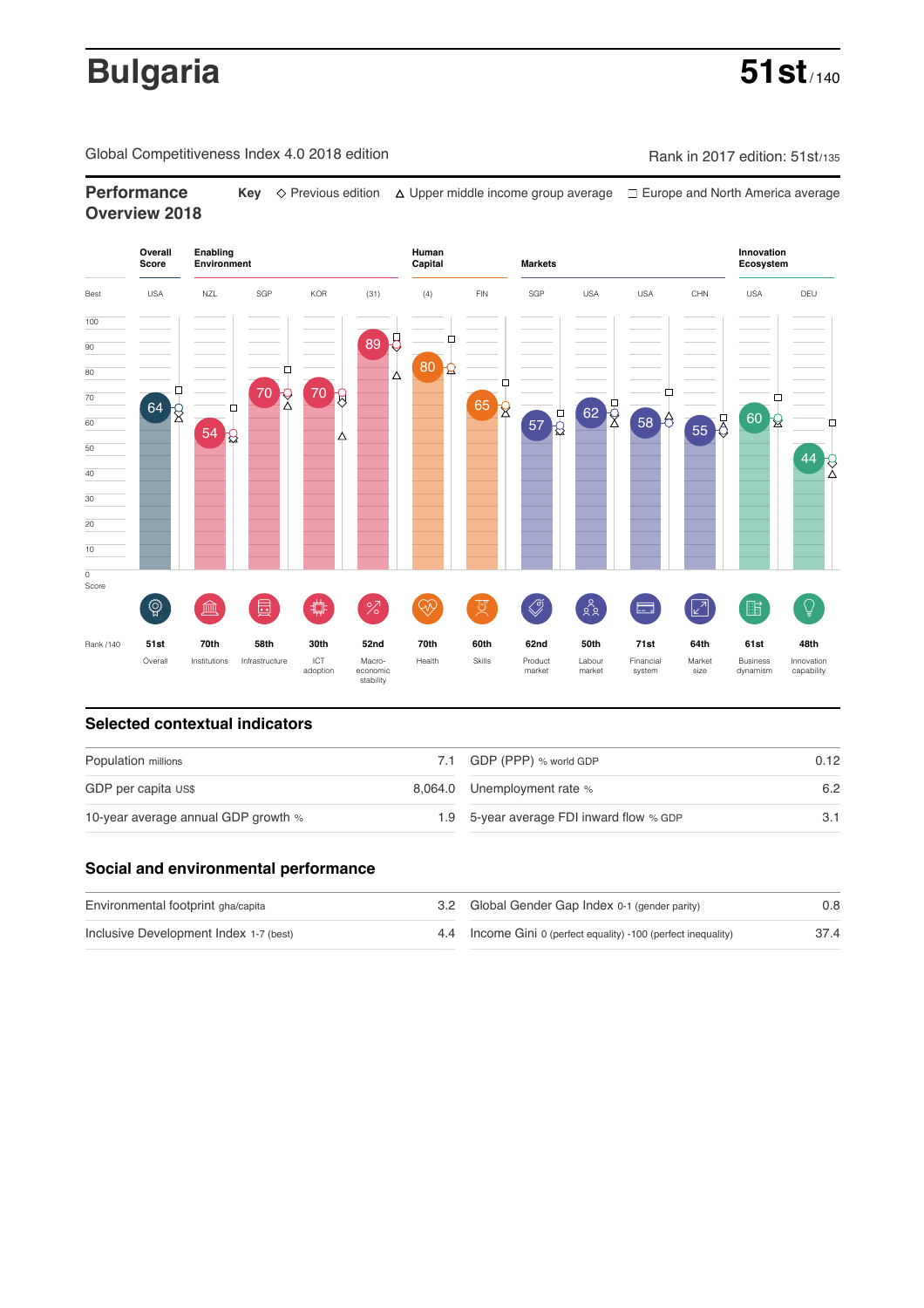### **Bulgaria 51st**/140

| <b>Index Component</b>                                                             | Value          | Score *            | Rank/140  | <b>Best Performer</b>                |
|------------------------------------------------------------------------------------|----------------|--------------------|-----------|--------------------------------------|
| 寙<br>Pillar 1: Institutions 0-100 (best)                                           |                | 53.6 ↑             | 70        | <b>New Zealand</b>                   |
| 1.01 Organized crime 1-7 (best)                                                    | 3.8            | 47.1 ተ             | 116       | Finland                              |
| 1.02 Homicide rate /100,000 pop.                                                   | 1.1            | 97.8 ↑             | 37        | Multiple (9)                         |
| 1.03 Terrorism incidence 0 (very high) -100 (no incidence)                         | 99.9           | 99.9 个             | 50        | Multiple (24)                        |
| 1.04 Reliability of police services 1-7 (best)                                     | 3.7            | 45.2 ↑             | 99        | Finland                              |
| 1.05 Social capital 0-100 (high)                                                   | 46.1           | 46.1 ↓             | 102       | Australia                            |
| 1.06 Budget transparency 0-100 (best)                                              | 53.8           | $53.8 =$           | 67        | Multiple (2)                         |
| 1.07 Judicial independence 1-7 (best)                                              | 3.2            | 36.5 ↑             | 95        | Finland                              |
| 1.08 Efficiency of legal framework in challenging regulations 1-7 (best)           | 3.0            | 33.9 个             | 83        | Finland                              |
| 1.09 Freedom of the press 0-100 (worst)                                            | 35.2           | 64.8 ↓             | 91        | Norway                               |
| 1.10 Burden of government regulation 1-7 (best)                                    | 3.4            | 40.1 ↑             | 72        | Singapore                            |
| 1.11 Efficiency of legal framework in settling disputes 1-7 (best)                 | 3.0            | 34.1 ↑             | 99        | Singapore                            |
| 1.12 E-Participation Index 0-1 (best)                                              | 0.87           | 87.1 ተ             | 34        | Multiple (3)                         |
| 1.13 Future orientation of government 1-7 (best)                                   | 3.4            | 40.3 ↑             | 88        | Singapore                            |
| 1.14 Incidence of corruption 0-100 (best)                                          | 43.0           | 43.0 ተ             | 61        | New Zealand                          |
| 1.15 Property rights 1-7 (best)                                                    | 3.6            | 43.2 ↑             | 118       | Finland                              |
| 1.16 Intellectual property protection 1-7 (best)                                   | 3.4            | 39.3 ↑             | 118       | Finland                              |
| 1.17 Quality of land administration 0-30 (best)                                    | 19.0           | $63.3 =$           | 50        | Singapore                            |
| 1.18 Strength of auditing and reporting standards 1-7 (best)                       | 4.7            | 61.2 $\uparrow$    | 66        | Finland                              |
| 1.19 Conflict of interest regulation 0-10 (best)                                   | 6.7            | $67.0 =$           | 32        | Multiple (2)                         |
| 1.20 Shareholder governance 0-10 (best)                                            | 7.3            | $73.0 =$           | 15        | Kazakhstan                           |
| 員<br>Pillar 2: Infrastructure 0-100 (best)                                         |                | 69.9 ↑             | 58        | Singapore                            |
| 2.01 Road connectivity index 0-100 (best)                                          | 65.5           | $65.5 =$           | 69        | <b>United States</b>                 |
| 2.02 Quality of roads 1-7 (best)                                                   | 3.5            | 42.0 ↑             | 90        | Singapore                            |
| 2.03 Railroad density km of roads/square km                                        | 36.3           | $90.7 =$           | 22        | Multiple (20)                        |
| 2.04 Efficiency of train services 1-7 (best)                                       | 3.3            | 38.6 个             | 64        | Switzerland                          |
| 2.05 Airport connectivity score                                                    | 40,732.7       | 49.0 ↑             | 70        | Multiple (8)                         |
| 2.06 Efficiency of air transport services 1-7 (best)                               | 4.4            | 57.1 ↑             | 75        | Singapore                            |
| 2.07 Liner Shipping Connectivity Index 0-157.1 (best)                              | 9.1            | $9.1$ ↑            | 88        | Multiple (4)                         |
| 2.08 Efficiency of seaport services 1-7 (best)                                     | 4.2            | 53.9 个             | 63        | Singapore                            |
| 2.09 Electrification rate % pop.                                                   | 100.0          | $100.0 =$          | 1         | Multiple (66)                        |
| 2.10 Electric power transmission and distribution losses % output                  | 9.8            | 94.0 ↑             | 61        | Multiple (9)                         |
| 2.11 Exposure to unsafe drinking water % pop.                                      | 7.0            | $94.9$ ↑           | 46        | Multiple (23)                        |
| 2.12 Reliability of water supply 1-7 (best)                                        | 5.1            | 67.7 ↓             | 58        | Switzerland                          |
| O<br>Pillar 3: ICT adoption 0-100 (best)                                           |                | 69.6 ↑             | 30        | Korea, Rep.                          |
| 3.01 Mobile-cellular telephone subscriptions /100 pop.                             | 120.4          | $100.0 =$          | 68        | Multiple (68)                        |
| 3.02 Mobile-broadband subscriptions /100 pop.                                      | 91.6           | n/a                | 34        | <b>United Arab Emirates</b>          |
| 3.03 Fixed-broadband Internet subscriptions /100 pop.                              | 24.9           | 49.8 ተ             | 40        | Switzerland                          |
| 3.04 Fibre Internet subscriptions /100 pop.                                        | 12.0           | n/a                | 15        | Korea, Rep.                          |
| 3.05 Internet users % pop.                                                         | 59.8           | 59.8 个             | 68        | Iceland                              |
| ℅<br>Pillar 4: Macroeconomic stability 0-100 (best)                                | $\overline{a}$ | 89.2 个             | 52        | Multiple (31)                        |
| 4.01 Inflation annual % change                                                     | $-0.1$         | 98.4 ተ             | 90        | Multiple (74)                        |
| 4.02 Debt dynamics 0-100 (best)                                                    | 80.0           | $80.0 =$           | 43        | Multiple (36)                        |
| Qv<br>Pillar 5: Health 0-100 (best)                                                | ÷              | $80.0 \text{ A}$   | 70        | Multiple (4)                         |
| 5.01 Healthy life expectancy years                                                 | 65.6           | 80.0 个             | 69        | Multiple (4)                         |
| 섯                                                                                  | $\overline{a}$ | 64.7 ↑             | 60        | Finland                              |
| Pillar 6: Skills 0-100 (best)                                                      |                |                    |           |                                      |
| 6.01 Mean years of schooling Years                                                 | 11.0<br>3.4    | $73.3 =$<br>40.1 ↑ | 40<br>118 | Finland<br>Switzerland               |
| 6.02 Extent of staff training 1-7 (best)                                           | 3.6            | 44.1 ተ             | 99        | Switzerland                          |
| 6.03 Quality of vocational training 1-7 (best)                                     |                |                    |           |                                      |
| 6.04 Skillset of graduates 1-7 (best)                                              | 3.6<br>4.2     | 43.8 ↑<br>54.0 ↑   | 101<br>66 | Switzerland<br>Sweden                |
| 6.05 Digital skills among population 1-7 (best)                                    |                |                    |           |                                      |
| 6.06 Ease of finding skilled employees 1-7 (best)                                  | 3.3            | 39.1 ↑             | 122<br>58 | <b>United States</b>                 |
| 6.07 School life expectancy Years<br>6.08 Critical thinking in teaching 1-7 (best) | 14.8<br>3.2    | 82.3 ↓<br>37.0 ↑   | 80        | Multiple (9)<br><b>United States</b> |
| 6.09 Pupil-to-teacher ratio in primary education Ratio                             | 17.6           | 81.0 ↑             | 63        | Multiple (6)                         |